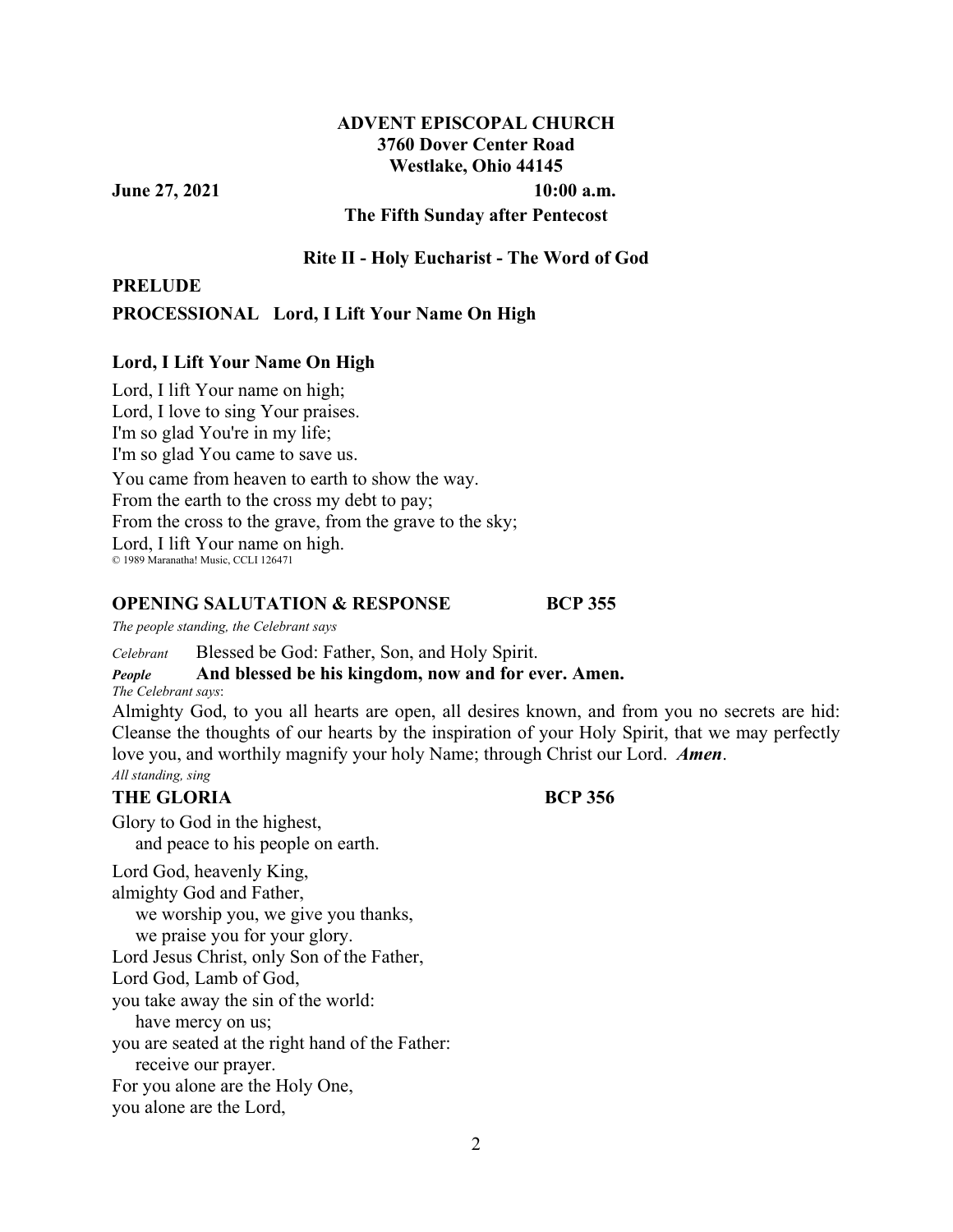# you alone are the Most High, Jesus Christ, with the Holy Spirit, in the glory of God the Father. Amen. *The Celebrant says to the people*  The Lord be with you. *People**And also with you.*

*Celebrant* Let us pray.

# **THE COLLECT OF THE DAY BCP 230**

Almighty God, you have built your church upon the foundation of the apostles and prophets, Jesus Christ himself being the chief cornerstone: Grant us so to be joined together in unity of spirit by their teaching, that we may be made a holy temple acceptable to you; through Jesus Christ our Lord, who lives and reigns with you and the Holy Spirit, one God, for ever and ever. *Amen.*

*The people sit* 

|                | <b>READING</b>                                 |                                      | Deuteronomy 15:7-11                                    | Pew Bible 200  |  |  |
|----------------|------------------------------------------------|--------------------------------------|--------------------------------------------------------|----------------|--|--|
| Reader         |                                                | The Word of the Lord.                |                                                        |                |  |  |
| People         |                                                | <b>Thanks be to God.</b>             |                                                        |                |  |  |
| <b>PSALM</b>   |                                                | 112                                  |                                                        | <b>BCP 755</b> |  |  |
| 1              | Hallelujah!                                    |                                      |                                                        |                |  |  |
|                |                                                | Happy are they who fear the Lord*    |                                                        |                |  |  |
|                | and have great delight in his commandments!    |                                      |                                                        |                |  |  |
| 2              |                                                |                                      | Their descendants will be mighty in the land;*         |                |  |  |
|                |                                                |                                      | the generation of the upright will be blessed.         |                |  |  |
| 3              |                                                |                                      | Wealth and riches will be in their house,*             |                |  |  |
|                |                                                |                                      | and their righteousness will last for ever.            |                |  |  |
| $\overline{4}$ |                                                |                                      | Light shines in the darkness for the upright;*         |                |  |  |
|                |                                                |                                      | the righteous are merciful and full of compassion.     |                |  |  |
| 5              | It is good for them to be generous in lending* |                                      |                                                        |                |  |  |
|                |                                                |                                      | and to manage their affairs with justice.              |                |  |  |
| 6              |                                                | For they will never be shaken;*      |                                                        |                |  |  |
|                |                                                |                                      | The righteous will be kept in everlasting remembrance. |                |  |  |
| 7              |                                                |                                      | They will not be afraid of any evil rumors;*           |                |  |  |
|                |                                                | their heart is right;                |                                                        |                |  |  |
| 8              |                                                | they put their trust in the Lord.    |                                                        |                |  |  |
|                |                                                |                                      | Their heart is established and will not shrink,*       |                |  |  |
| 9              |                                                |                                      | until they see their desire upon their enemies.        |                |  |  |
|                |                                                | They have given freely to the poor,* |                                                        |                |  |  |
|                |                                                |                                      | and their righteousness stands fast for ever;          |                |  |  |
| 10             |                                                |                                      | they will hold up their head with honor.               |                |  |  |
|                |                                                | The wicked will see it and be angry; |                                                        |                |  |  |
|                |                                                |                                      | they will gnash their teeth and pine away;*            |                |  |  |

# the desires of the wicked will perish.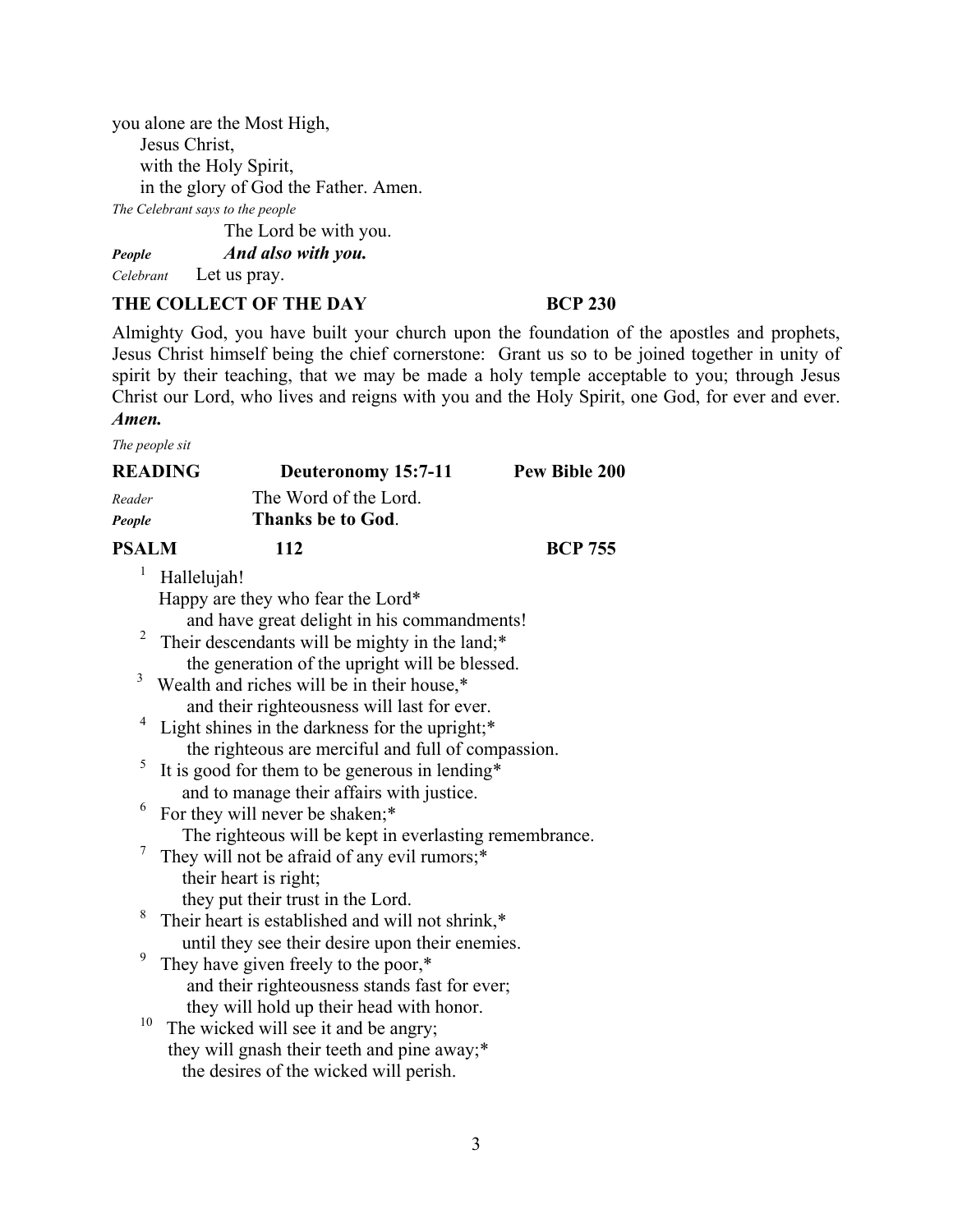#### **Psalm Response (sing)**

*Glory be to the Father, and to the Son, and to the Holy Ghost, as it was in the beginning, is now, and ever shall be, world without end. Amen. Amen.* 

**READING 2 Corinthians 8:1-9, 13-15 Pew Bible 1212** 

Reader The Word of the Lord. *People* **Thanks be to God.** 

#### **GOSPEL PROCESSION Hymn #440 Blessed Jesus at**

 **Thy Word** 

Blessed Jesus, at thy word We are gathered all to hear thee; Let our hearts and souls be stirred Now to seek and love and fear thee; By thy teachings pure and holy, Drawn from earth to love thee solely.

*Celebrant* The Holy Gospel of our Lord Jesus Christ according to Mark.

*People* **Glory to you, Lord Christ.**

**THE HOLY GOSPEL Mark 5:22-24, 35b-43 Pew Bible 1051** 

The Gospel of the Lord. *People* **Praise to you, Lord Christ.** 

All our knowledge, sense, and sight Lie in deepest darkness shrouded, Till thy Spirit breaks our night With the beams of truth unclouded; Thou alone to God canst win us; Thou must work all good within us.

# **NICENE CREED (all standing**) **BCP 358**

# **SERMON Pastor Paul Laursen**

We believe in one God, the Father, the Almighty, maker of heaven and earth, of all that is, seen and unseen. We believe in one Lord, Jesus Christ, the only Son of God, eternally begotten of the Father, God from God, Light from Light, true God from true God, begotten, not made, of one Being with the Father.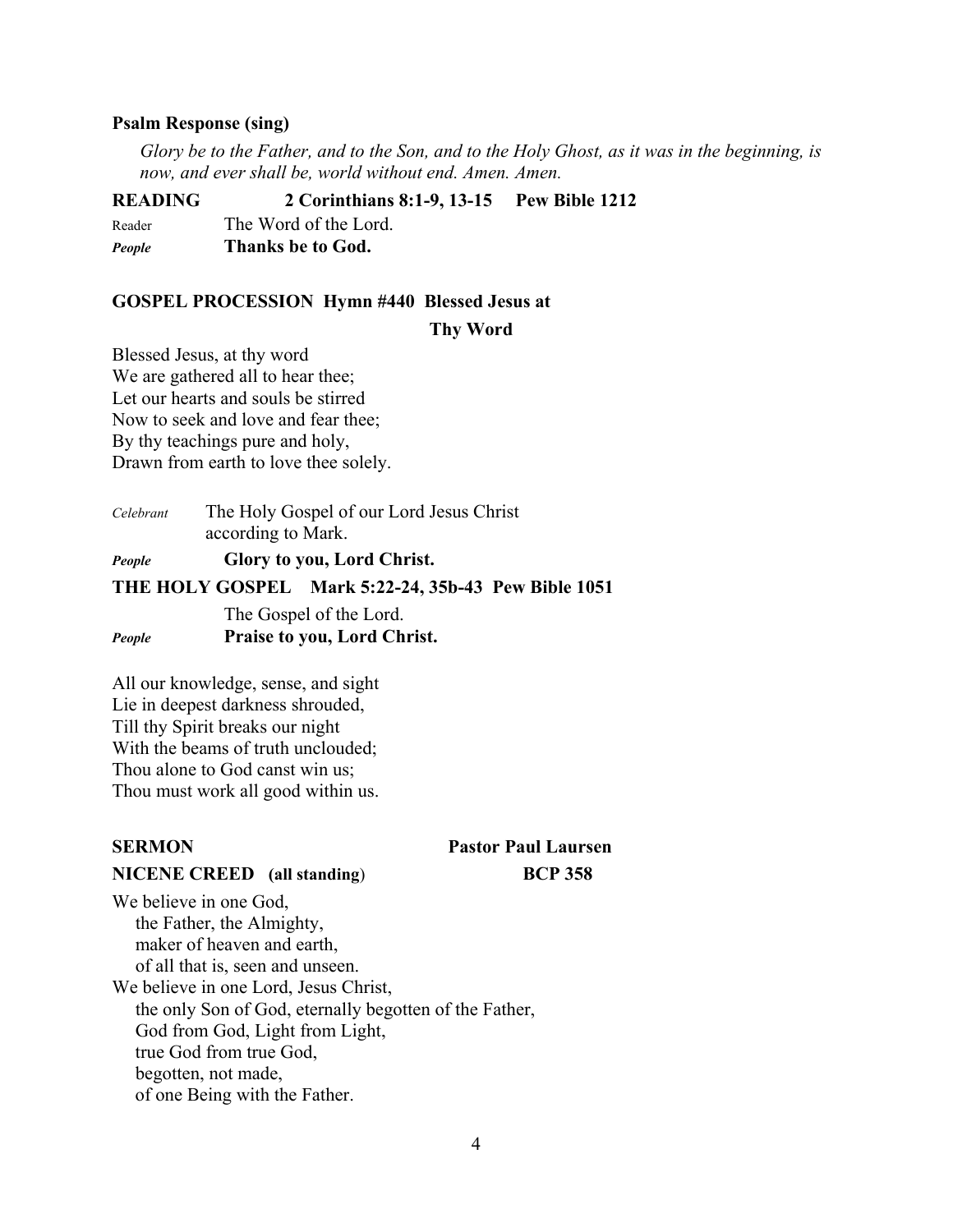Through him all things were made. For us and for our salvation he came down from heaven: by the power of the Holy Spirit he became incarnate from the Virgin Mary, and was made man. For our sake he was crucified under Pontius Pilate; he suffered death and was buried. On the third day he rose again in accordance with the Scriptures; he ascended into heaven and is seated at the right hand of the Father. He will come again in glory to judge the living and the dead, and his kingdom will have no end. We believe in the Holy Spirit, the Lord, the giver of life, who proceeds from the Father and the Son. With the Father and the Son he is worshiped and glorified. He has spoken through the Prophets. We believe in one holy catholic and apostolic Church. We acknowledge one baptism for the forgiveness of sins. We look for the resurrection of the dead. and the life of the world to come. Amen.

#### **PRAYERS OF THE PEOPLE BCP 389, Form 5**

 *Leader*

In peace, let us pray to the Lord, saying, "Lord, have mercy".

For the holy Church of God, that it may be filled with truth and love, and be found without fault at the day of your coming, we pray to you, O Lord.

#### *Lord, have mercy.*

For Archbishop Welby; our Presiding Bishop Curry; our own Bishop Hollingsworth; for all bishops and other ministers, and for all the holy people of God, we pray to you, O Lord.

# *Lord, have mercy.*

For all who fear God and believe in you, Lord Christ, that our divisions may cease, and that all may be one as you and the Father are one, we pray to you, O Lord.

#### *Lord, have mercy.*

For the mission of the Church, that in faithful witness it may preach the Gospel to the ends of the earth, we pray to you, O Lord.

#### *Lord, have mercy*

For the peace of the world, that a spirit of respect and forbearance may grow among nations and peoples, we pray to you, O Lord.

## *Lord, have mercy.*

For those in positions of public trust, that they may serve justice, and promote the dignity and freedom of every person, we pray to you, O Lord.

#### *Lord, have mercy*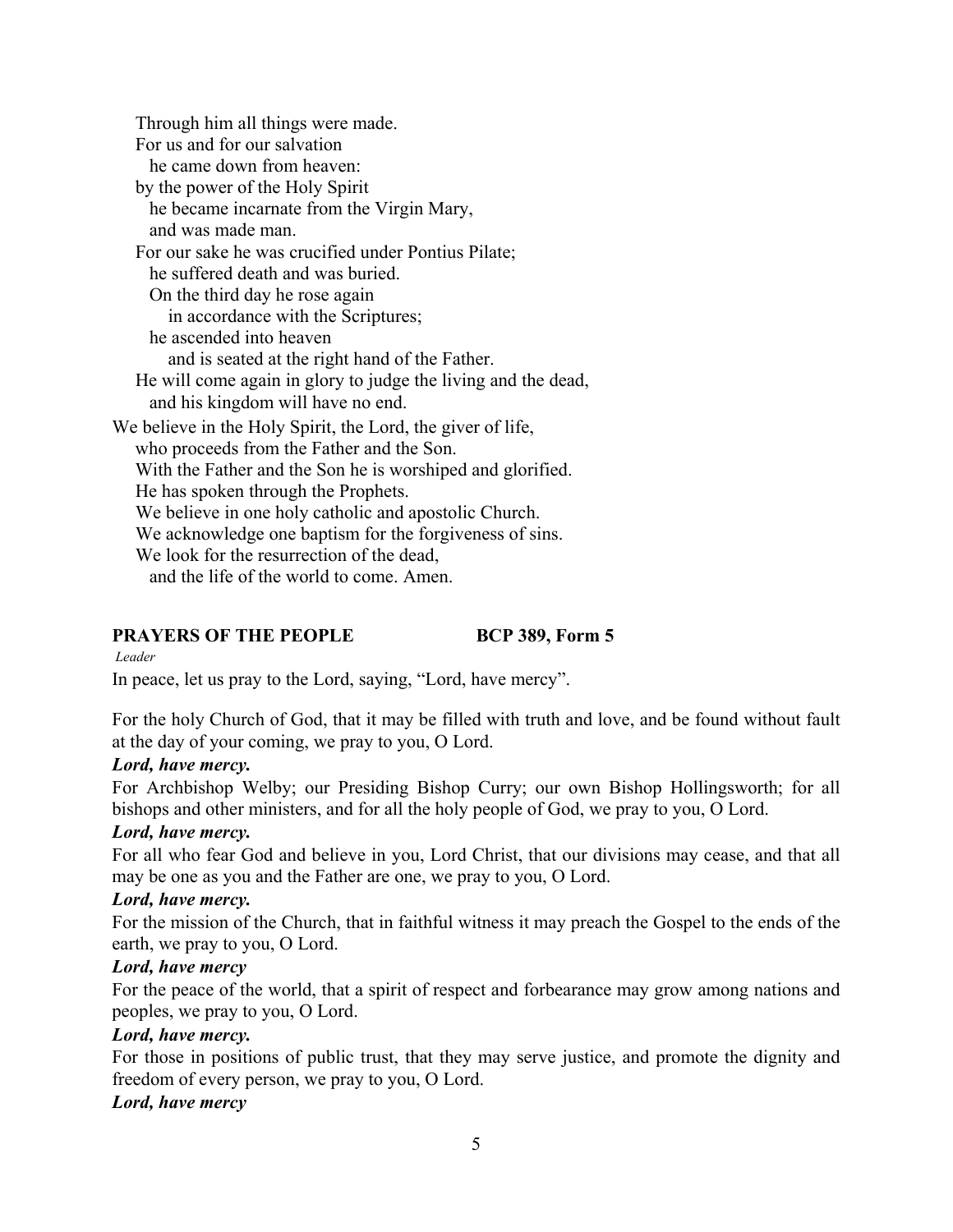For the poor, the persecuted, the sick, and all who suffer; for refugees, prisoners, and all who are in danger; that they may be relieved and protected, we pray to you, O Lord.

# *Lord, have mercy*

For this congregation(for those who are present, and for those who are absent), that we may be delivered from hardness of heart, and show forth your glory in all that we do, we pray to you, O Lord.

## *Lord, have mercy*

For all who have commended themselves to our prayers; for our families, friends, and neighbors; that being freed from anxiety, they may live in joy, peace, and health, we pray to you, O Lord.

#### *Lord, have mercy*

For all who have died in the communion of your Church, and those whose faith is known to you alone, that, with all the saints, they may have rest in that place where there is no pain or grief, but life eternal, we pray to you, O Lord.

## *Lord, have mercy*

Rejoicing in the fellowship of all the saints let us commend ourselves, and one another, and all our life to Christ our God.

# *To you, O Lord our God.*

*Silence* 

*Our Father in heaven,* 

*We pray with open hearts and minds to know your will for us.* 

*Reveal to us the initiatives we should take:* 

*For nourishing ourselves with your Word; for supporting each other in Christian fellowship; for taking the Gospel to outside communities; and for loving and serving others in the power of your Spirit.* 

*We are grateful for the pastoral encouragement you have provided us in this season. We are grateful for our lay leadership in their shouldering of extra burdens. Lord, we ask that you lay bare the hearts of this congregation, and open each one of us to every new day. Open us to what you have for our future as a new church family in Christ. Amen.* 

# **CONFESSION & ABSOLUTION BCP 360**

*Celebrant* Let us confess our sins against God and our neighbor. *Celebrant and People* Most merciful God, we confess that we have sinned against you in thought, word, and deed, by what we have done, and by what we have left undone. We have not loved you with our whole heart; we have not loved our neighbors as ourselves. We are truly sorry and we humbly repent. For the sake of your Son Jesus Christ, have mercy on us and forgive us; that we may delight in your will, and walk in your ways, to the glory of your Name. Amen*. Celebrant*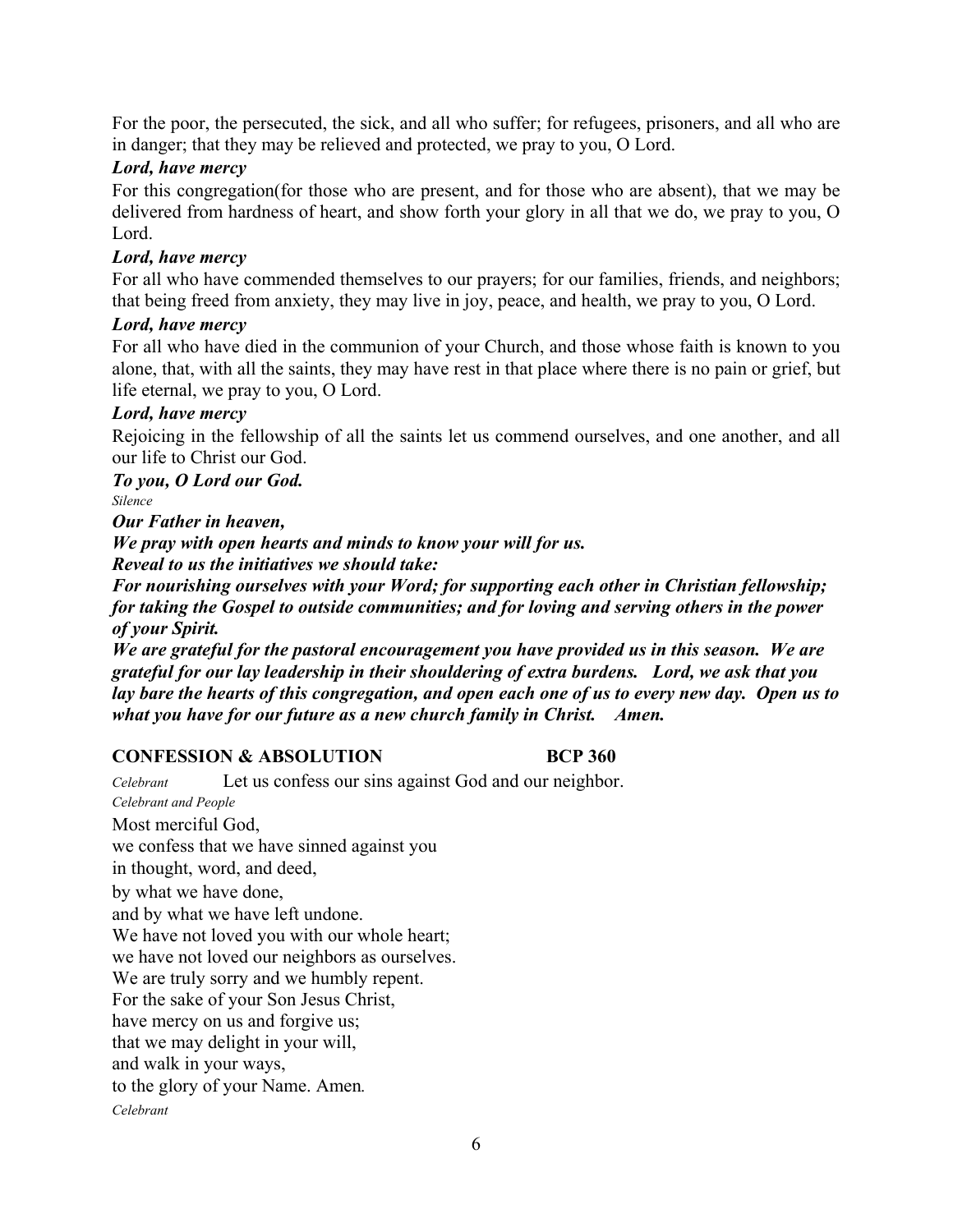Almighty God have mercy on you, forgive you all your sins through our Lord Jesus Christ, strengthen you in all goodness, and by the power of the Holy Spirit keep you in eternal life. **Amen.** 

# **THE PEACE**

*All stand. The Celebrant says to the people* The peace of the Lord be always with you. *People* **And also with you.**

*Then the Celebrant and People may greet one another in the name of the Lord.* 

#### **ANNOUNCEMENTS**

# **THE HOLY COMMUNION**

#### **OFFERTORY**

*Celebrant*Walk in love, as Christ loved us and gave himself for us, an offering and sacrifice to God.

# **PRESENTATION OF ALMS & OBLATIONS**

# **PREPARATION OF ELEMENTS**

# **DOXOLOGY**

The people stand while the offerings are presented and placed on the Altar.

 *Praise God from whom all blessings flow Praise him all creatures here below Praise him above ye heavenly host Praise Father, Son and Holy Ghost. Amen.* 

## **THE GREAT THANKSGIVING**

Eucharistic Prayer A **BCP 361** 

*The people remain standing. The Celebrant says* 

| Celebrant | The Lord be with you. |
|-----------|-----------------------|
|           |                       |

| People    | And also with you.                         |
|-----------|--------------------------------------------|
| Celebrant | Lift up your hearts.                       |
| People    | We lift them to the Lord.                  |
| Celebrant | Let us give thanks to the Lord our God.    |
| People    | It is right to give him thanks and praise. |

It is right, and a good and joyful thing, always and everywhere to give thanks to you, Father Almighty, Creator of heaven and earth.

Creator of the light and source of life, who hast made us in thine image, and called us to new life in Jesus Christ our Lord.

Therefore we praise you, joining our voices with Angels and Archangels and with all the company of heaven, who for ever sing this hymn to proclaim the glory of your Name: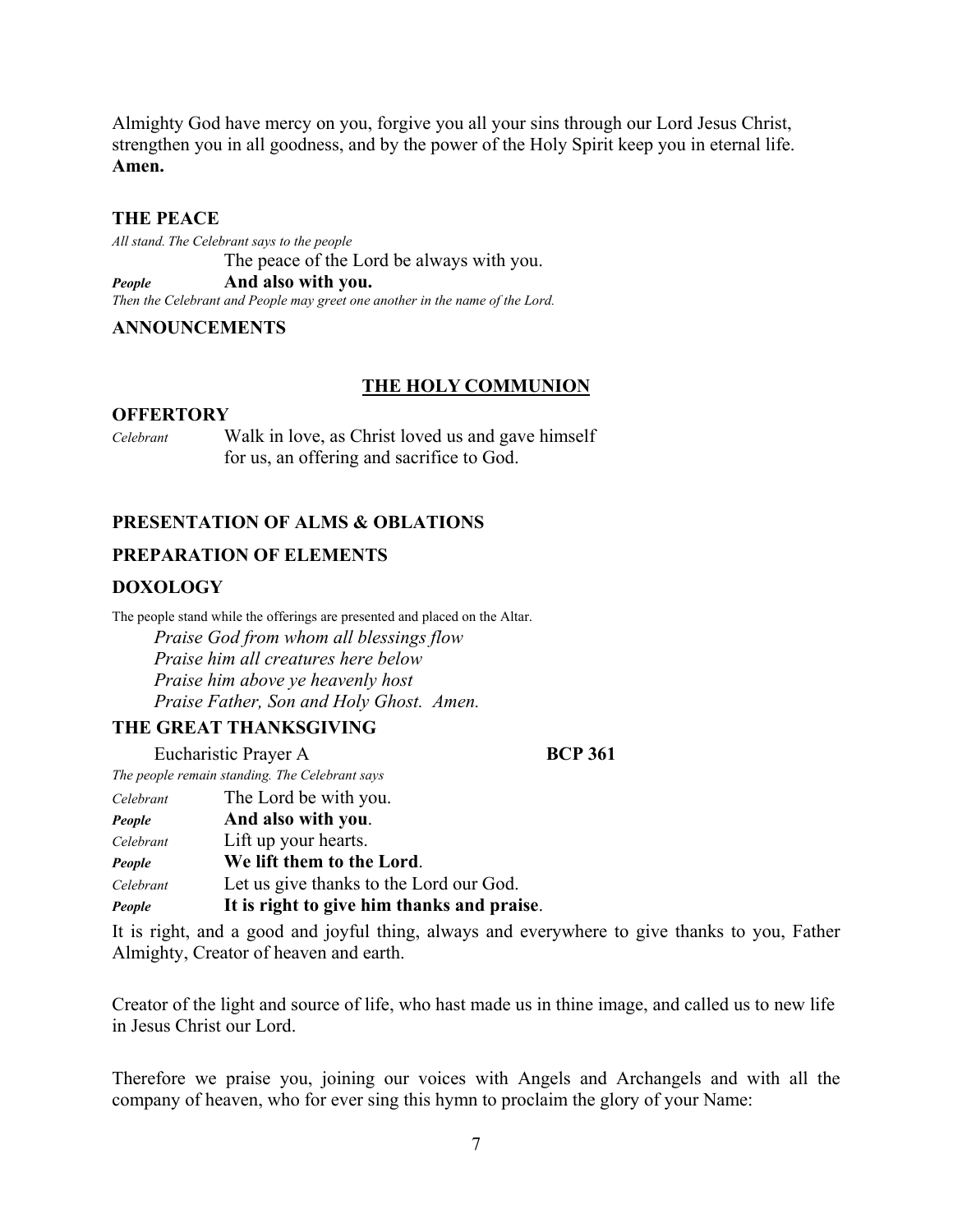*Celebrant and People* 

| <b>The Sanctus (sing)</b> Holy, Holy, Holy Lord, |
|--------------------------------------------------|
| God of power and might,                          |
| Heaven and earth are full of your glory. $(2Xs)$ |
| Hosanna, Hosanna in the highest. $(2Xs)$         |

*The people stand or kneel. Then the Celebrant continues* 

Holy and gracious Father: In your infinite love you made us for yourself; and, when we had fallen into sin and become subject to evil and death, you, in your mercy, sent Jesus Christ, your only and eternal Son, to share our human nature, to live and die as one of us, to reconcile us to you, the God and Father of all.

He stretched out his arms upon the cross, and offered himself, in obedience to your will, a perfect sacrifice for the whole world.

On the night he was handed over to suffering and death, our Lord Jesus Christ took bread; and when he had given thanks to you, he broke it, and gave it to his disciples, and said, "Take, eat: This is my Body, which is given for you. Do this for the remembrance of me."

After supper he took the cup of wine; and when he had given thanks, he gave it to them, and said, "Drink this, all of you: This is my Blood of the new Covenant, which is shed for you and for many for the forgiveness of sins. Whenever you drink it, do this for the remembrance of me."

Therefore we proclaim the mystery of faith.

#### **The Memorial Acclamation**

 *(Sing)**Christ has died. Christ is risen. Christ will come again.*

#### *The Celebrant continues*

We celebrate the memorial of our redemption, O Father, in this sacrifice of praise and thanksgiving. Recalling his death, resurrection, and ascension, we offer you these gifts. Sanctify them by your Holy Spirit to be for your people the Body and Blood of your Son, the holy food and drink of new and unending life in him. Sanctify us also that we may faithfully receive this holy Sacrament, and serve you in unity, constancy, and peace; and at the last day bring us with all your saints into the joy of your eternal kingdom.

All this we ask through your Son Jesus Christ. By him, and with him, and in him, in the unity of the Holy Spirit all honor and glory is yours, Almighty Father, now and for ever.

**The Great Amen (say)** *Amen. Amen. Amen.* 

*Celebrant And now, as our Savior Christ has taught us, we are bold to say,* 

*People and Celebrant*  Our Father, who art in heaven, hallowed be thy Name, thy kingdom come, thy will be done, on earth as it is in heaven.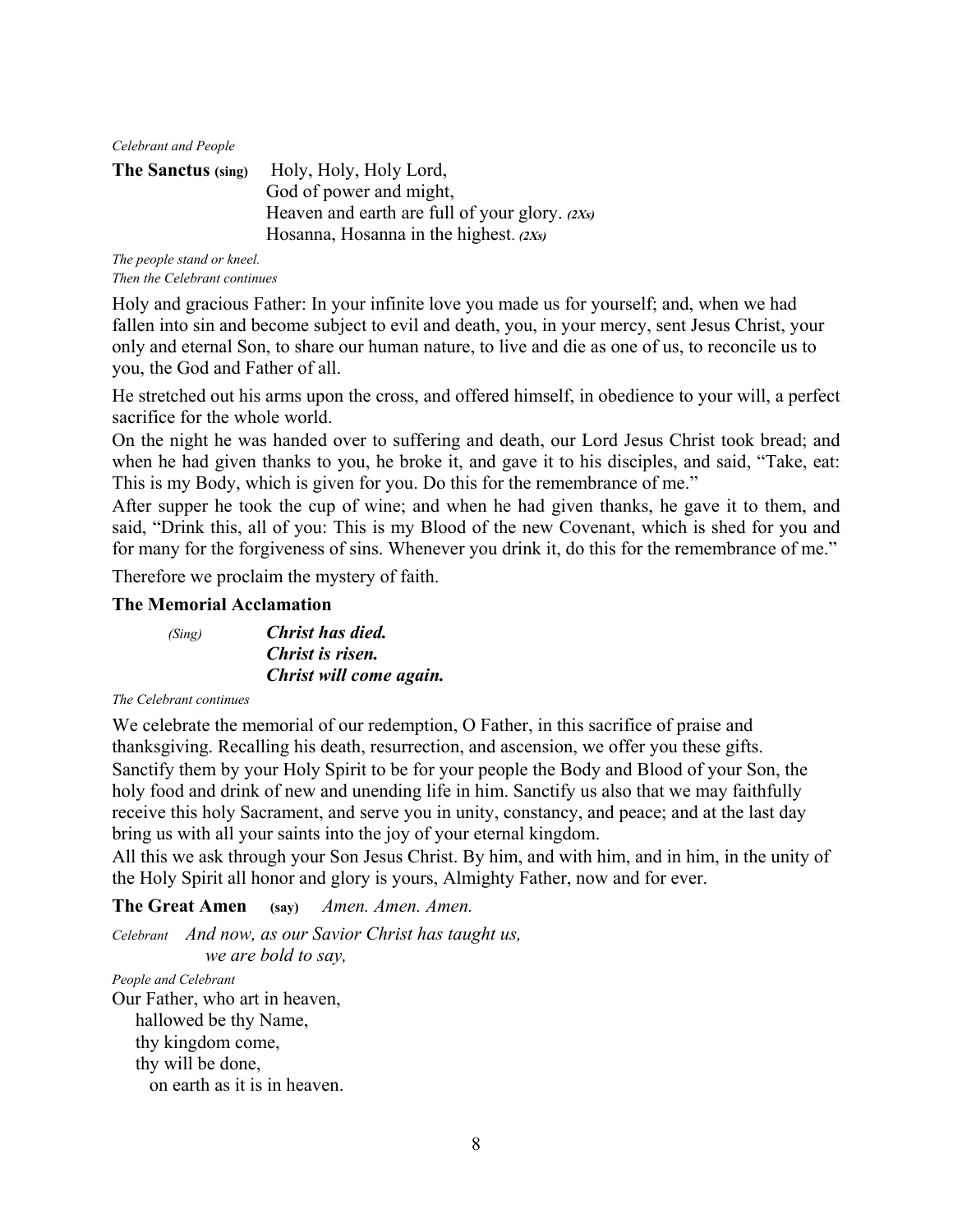Give us this day our daily bread. And forgive us our trespasses, as we forgive those who trespass against us. And lead us not into temptation, but deliver us from evil. For thine is the kingdom, and the power, and the glory, for ever and ever. Amen.

**THE BREAKING OF THE BREAD BCP 364** 

*Celebrant* Alleluia. Christ our Passover is sacrificed for us;

*People Therefore let us keep the feast. Alleluia.*

*Celebrant* The Gifts of God for the People of God.

Take them in remembrance that Christ died for you, and feed on him in your hearts by faith, with thanksgiving.

*\* All baptized Christians are welcome to receive communion. For those not yet baptized (or for baptized visitors who do not wish to receive the Sacrament), you may come to the altar rail and cross your arms; the priest will be happy to pray a prayer of blessings.\* Administration of Communion:* 

 *- Please follow usher's directions to altar rail.* 

 *- The consecrated bread is offered with the words,* 

 *"The Body of Christ, the bread of heaven." (Amen).* 

*\* Intercessory Prayer is available at the back of the Sanctuary.* 

#### **COMMUNION HYMN**

#### **Draw Me Close**

Draw me close to You, never let me go. I lay it all down again To hear You say that I'm Your friend. You are my desire, no one else will do. 'Cause nothing else could take Your place; To feel the warmth of Your embrace. Help me find the way, bring me back to You. *You're all I want, You're all I've ever needed. You're all I want, help me know You are near. (Repeat)* Help me know You are here. © 1994 Mercy Publishing, CCLI 126471

*Celebrant* Let us pray. **POST-COMMUNION PRAYER***, said by all* BCP 365